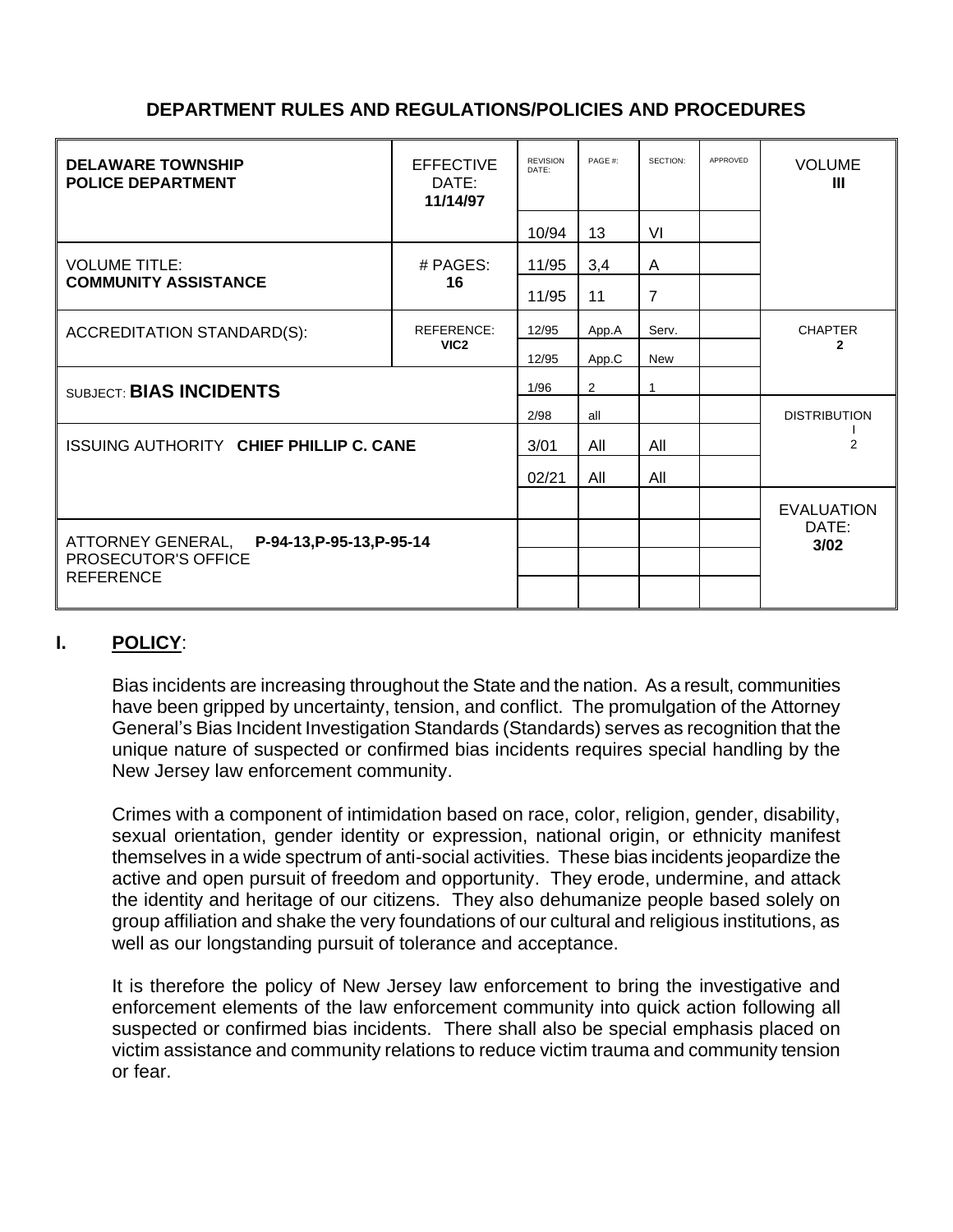#### **BIAS INCIDENTS VOL 3 CH 2**

All suspected or confirmed bias incidents shall be viewed as serious. Bias incident investigations shall be conducted in a timely fashion using all appropriate resources to rapidly determine the facts and circumstances surrounding each incident. Careful attention should be given to identifying the motive and cause of the incident and to identifying the motive and cause of the bias incident and to identifying suspects. Referrals to the Hunterdon County Prosecutor's Office of Victim-Witness Advocacy shall be made as appropriate.

The proper investigation of a suspected or confirmed bias incident in the Township is the responsibility of the Township Police Department. All department personnel must be sensitive to the feelings, needs and fears that may be present in the victims and the community at large as a result of a suspected or confirmed bias incident.

#### **Law Enforcement Agencies handling bias incidents shall:**

- Approach victims in a sensitive and supportive manner.
- Reassure the victim that appropriate investigative and enforcement methods will be utilized by the law enforcement agency to properly address the bias incident.
- Ensure that a thorough and complete initial response and follow-up investigation are conducted as required by the facts and circumstances surrounding the suspected or confirmed bias incident, which includes providing for appropriate community relations activities and crime prevention programs.
- Refer the victim/witness to the Hunterdon County Prosecutor's Office of Victim-Witness Advocacy as appropriate.
- Interact with concerned community service organizations, civic groups and religious institutions regarding the suspected or confirmed bias incident.
- Effectively calm the victim and reduce the victim's fear and alienation through direct ongoing official communication regarding the bias incident.

It must be remembered that the actions taken by Township Police Departments in responding to suspected or confirmed bias incidents are visible signs of concern and commitment to the citizens of the communities it serves.

## **1. PURPOSE OF THE BIAS INCIDENT INVESTIGATION STANDARDS**

The purpose of these Standards is to establish uniform law enforcement procedures for the response to and investigation of bias incidents.

Township Police Departments shall take an active role in promoting peace and harmony among the diverse groups living and working within the State and protect all citizens from bias incidents.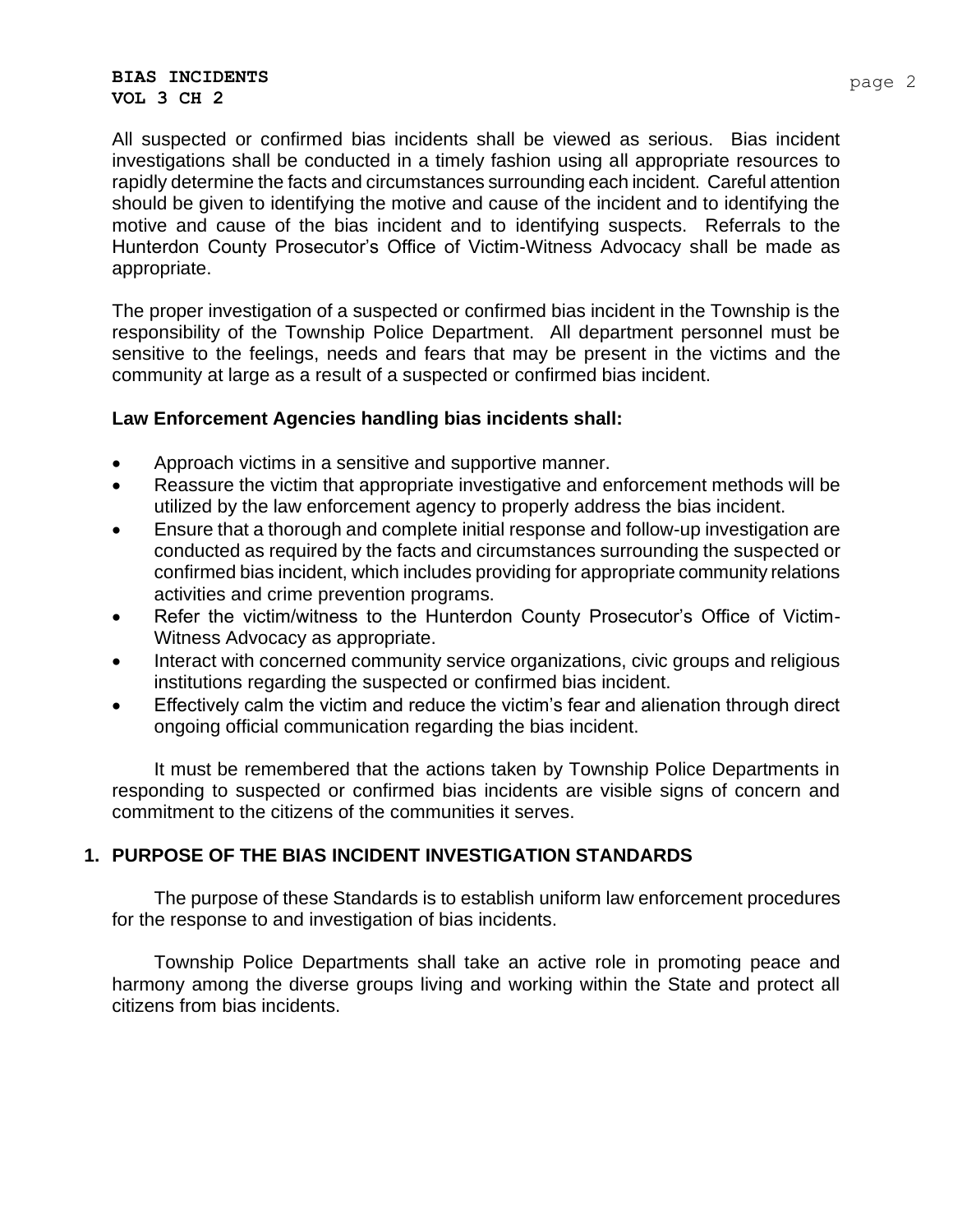All suspected or confirmed bias incidents are serious and should be treated as such. Bias incident investigations shall be conducted in a timely fashion using all appropriate resources to rapidly determine the facts and circumstances surround each incident. Careful attention should be given to identifying the motive and cause of the bias incident and to identifying suspects. Referrals to the Hunterdon County Prosecutor's Office's Victim-Witness Advocacy Unit or to the New Jersey Department of Law and Public Safety's Division of Civil Rights shall be made as appropriate.

The proper investigation of a suspected or confirmed bias incident is the responsibility of each New Jersey law enforcement agency confronted with this problem. Each law enforcement officer must be sensitive to the feelings, needs, and fears that may be present in the victims, and the community at large, because of a suspected or confirmed bias incident.

Law enforcement agencies handling bias incident shall:

- Approach victims in a sensitive and supportive manner.
- Reassure victims that appropriate investigative and enforcement methods will be used by the law enforcement agency to properly address the bias incident.
- Ensure that a thorough and complete initial response and follow-up investigation are conducted as required by the facts and circumstances surrounding the suspected or confirmed bias incident, which includes providing for appropriate community relations activities and crime prevention programs.
- Refer the victims/witnesses to the Office of Victim-Witness Advocacy or the Division on Civil Rights, where appropriate.
- ⚫ Interact with concerned community service organizations, civic groups, and religious institutions regarding the suspected or confirmed bias incident.
- ⚫ Effectively calm victims and reduce their fear and alienation through direct, ongoing official communication regarding the bias incident.
- Notify the Division of Criminal Justice (DCJ), the Division of State Police (NJSP), and the Hunterdon County Prosecutor's Office of all bias incidents as detailed herein.
- Ensure that victims and other concerned parties are afforded all the rights and protections provided under the New Jersey Constitutional Amendment for Victim's Rights (N.J. Const. art. I, para.22) and the Crime Victim's Bill of Rights (N.J.S.A. 52:4B-34 et seq.).

It must be remembered that the actions taken by New Jersey law enforcement in responding to suspected or confirmed bias incidents are visible signs of concern and commitment to the citizens of the communities we serve.

#### **II. PURPOSE**

The purpose of this SOP is to establish uniform law enforcement procedures for the response to, and investigation of, bias incidents. Law enforcement shall take an active role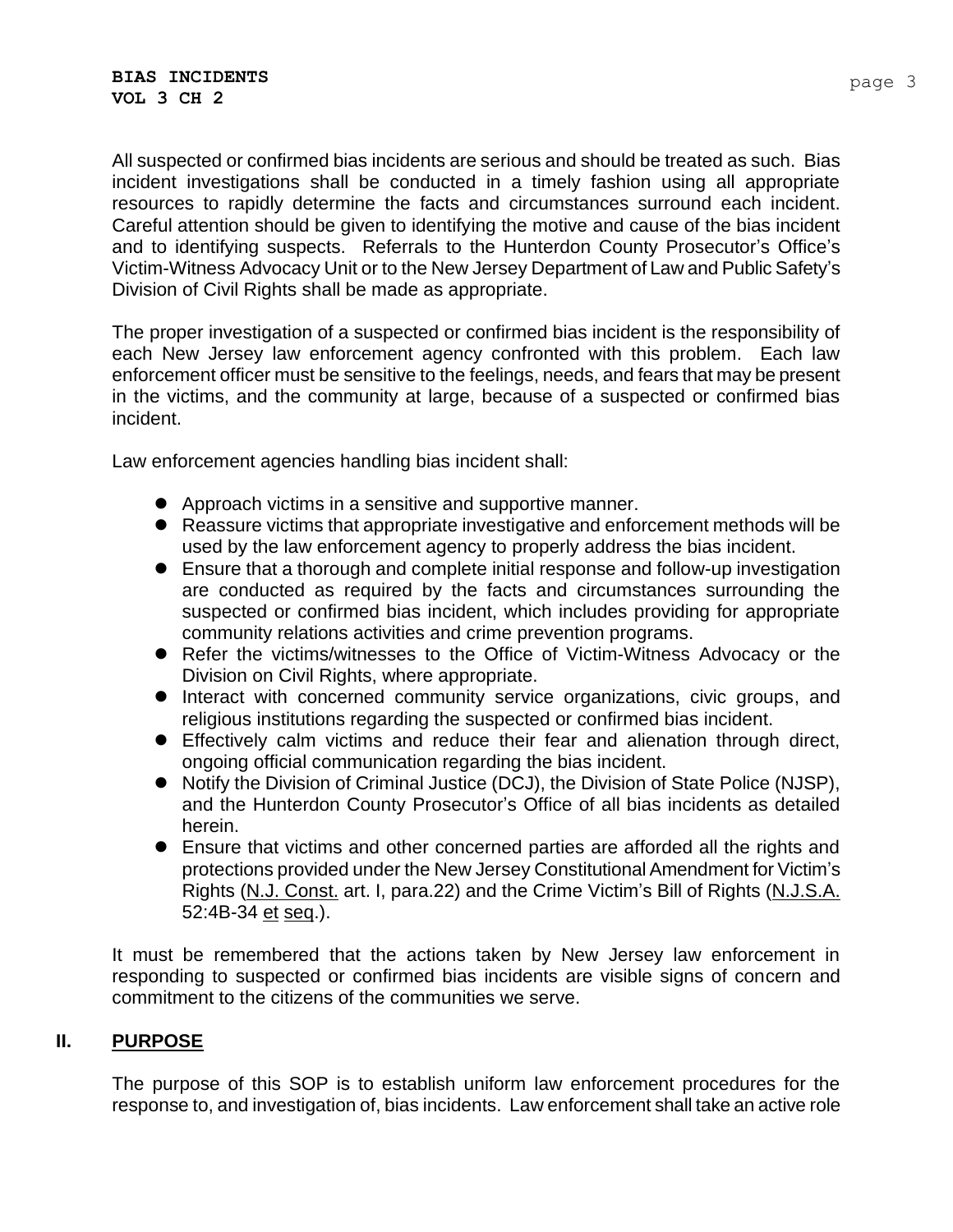in promoting peace and harmony among the diverse groups living and working within the state and protect all citizens from bias incidents.

Law enforcement agencies shall thoroughly and completely investigate all suspected or confirmed bias incidents and shall cooperate with prosecutors in the prompt and appropriate prosecution of these matters.

To accomplish these purposes, the chief executive of the law enforcement agency shall apply the elements of this SOP to their agency through a formal written order, SOP, or directive that reflects the individual needs of the agency and the community it serves.

## **III. DEFINITIONS**

For New Jersey law enforcement purposes, a bias incident is defined as any suspected or confirmed violation of N.J.S.A. 2C:16-1a(1) or (2). Some suspected bias incidents may not clearly fit the described definition. In those cases, a common-sense approach must be used. If an incident appears to be bias based, it should be investigated and reported as such. Verification of motive and intent can be made during the ensuing investigation.

Law enforcement officers must recognize that a single bias incident may initially appear less serious when viewed in the larger context of all crime. Nonetheless, any suspected or confirmed bias incident is serious by its very nature. What may appear to be a minor incident can easily escalate into a larger problem or public safety concern.

#### **IV. REQUIREMENT TO REORT ALL BIAS INCIDENTS**

It is the duty of all law enforcement agencies in New Jersey to report bias incidents to the New Jersey Attorney General's designees. DCJ and NJSP have designed an electronic reporting system for this purpose – the Electronic Uniform Crime Reporting (eUCR) portal. When a bias incident report is submitted through the eUCR portal, the information is automatically forwarded to the Bias Crime Unit at DCJ, the NJSP, the New Jersey Office of Homeland Security and Preparedness, and the County Prosecutor.

Local law enforcement agencies shall report all confirmed or suspected bias incidents through the eUCR system as soon as practicable, but not more than 24 hours from the initial law enforcement response. Under current eUCR procedures, the local law enforcement agencies' UCR Administrators will assign login credentials to all officers as eUCR users so that they can submit the required incident information complying with the 24-hour reporting requirement.

In cases of suspected or confirmed bias incidents involving (1) homicide, aggravated sexual assault, sexual assault, aggravated assault, or arson; (2) a law enforcement officer as the alleged perpetrator; (3) an organized hate group as the perpetrator; or (4) a potential to generate large-scale public unrest, the local law enforcement agency shall also immediately notify the Bias Crimes Unit at DCJ. Such **immediate** notification is to be made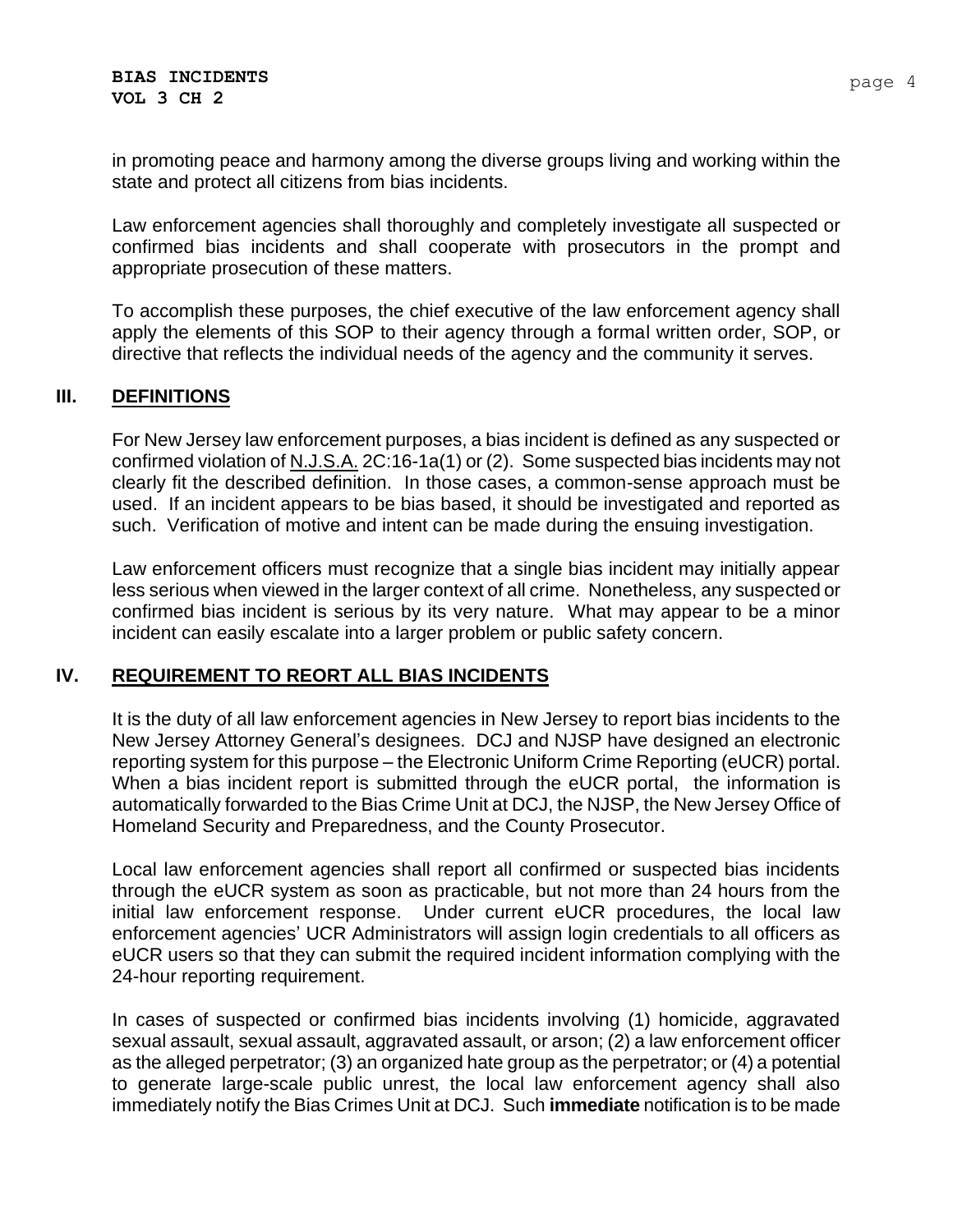by calling the Bias Crimes Unit duty phone, the number of which is available on DCJ's website at [www.nj.gove/oag/dcj/biascrime/.](http://www.nj.gove/oag/dcj/biascrime/) All local law enforcement agencies must **immediately** notify the Hunterdon County Prosecutor's Office of such an incident. The Hunterdon County Prosecutor retains the discretion to establish procedures for such notification.

In bias incidents where a nexus to terrorism exists, such as when an organized hate group is involved, the Attorney General's SAR Reporting Directive No. 2016-7 requires additional notifications. Suspicious activity with a nexus to terrorism must be reported **immediately**, per existing county protocols. Activity also can be reported 24/7 to NJOHSP's CTWatch at **866-3SAFENJ** (866-472-3365) or [tips@njohsp.gov.](mailto:tips@njohsp.gov)

Hunterdon County Prosecutor's Office detectives and local law enforcement personnel shall refer to the *Standard Operating Procedure Volume 05, Chapter 04 County and Municipal Counterterrorism Coordinator's Suspicious Activity Reporting and Volume 06, Chapter 01 County Prosecutor Incident Notification.*

## **V. GENERAL ROLE AND RESPONSIBILITIES OF THE HUNTERDON COUNTY PROSECUTOR'S OFFICE**

This section outlines the general role and responsibilities of the chief county law enforcement executive regarding bias incidents:

- 1. Provide leadership and direction by disseminating this formal bias incident SOP to all law enforcement agencies in Hunterdon County.
- 2. Publicly announce the Hunterdon County Prosecutor's Office's bias incident investigation policy. Explain that the public should immediately contact the police when a bias incident occurs.
- 3. Require that all Hunterdon County law enforcement agencies adopt a conforming bias incident written order, SOP, or directive.
- 4. Ensure that all detectives of the Hunterdon County Prosecutor's Office receive required and appropriate training in bias incident response and investigation.
- 5. Ensure that an appropriate initial law enforcement response is provided to all suspected or confirmed bias incident victims and that a complete follow-up investigation is carried out, as appropriate.
- 6. Ensure that security is increased in the affected area, as appropriate.
- 7. Offer to personally meet the victim of a bias incident or designate and officer to do so.
- 8. Ensure that the bias incident investigation is actively pursued to a successful conclusion or until all leads have been considered.
- 9. Ensure that all relevant information regarding suspected or confirmed bias incidents is shared with the appropriate law enforcement agencies within a reasonable period of time.
- 10. Ensure that victim/witness service referrals are made in a timely manner, as appropriate.
- 11. Enlist the aid of faith-based, community, business, and educational groups, and other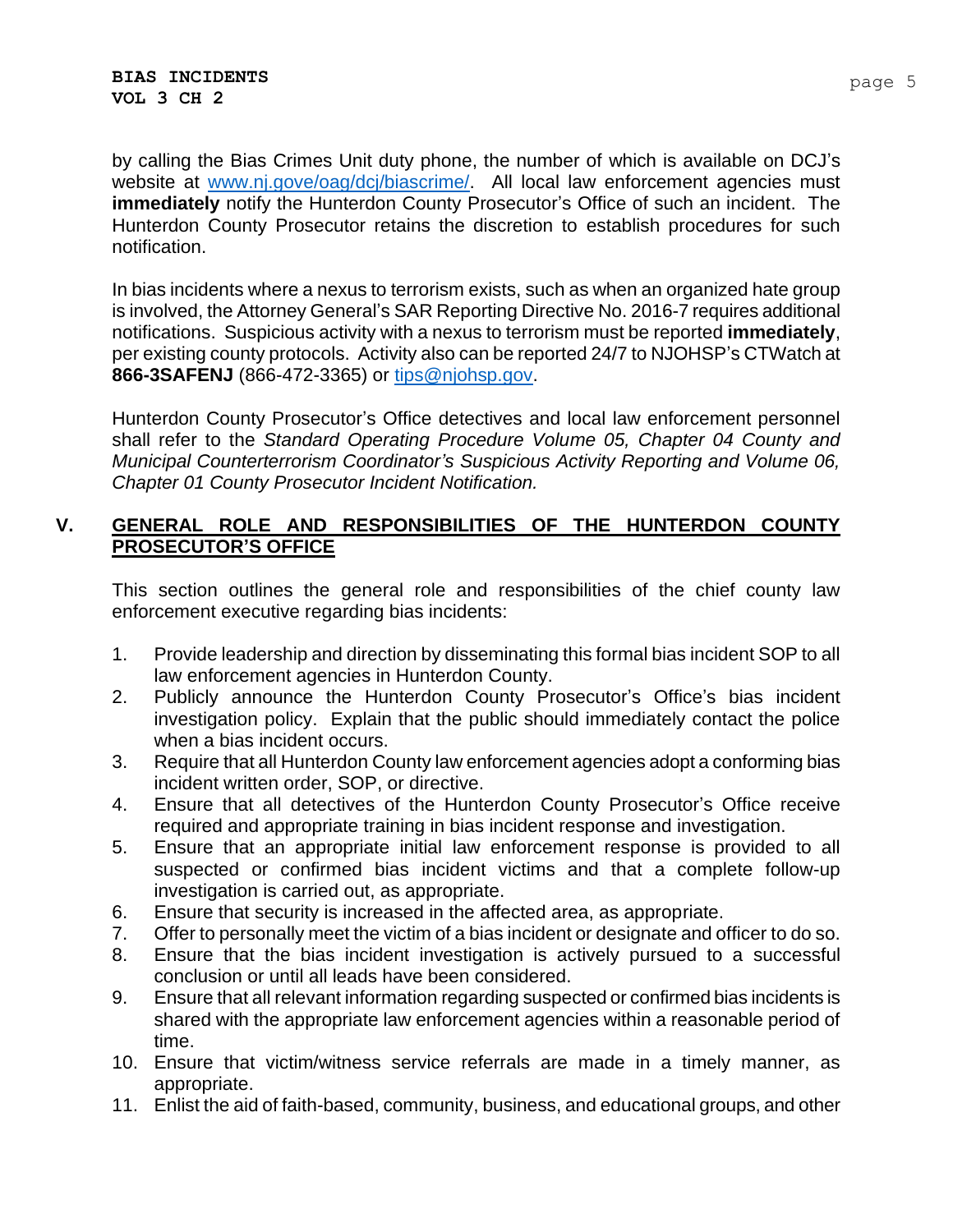community leaders, to moderate the impact of the bias incident, to reduce the potential for counter-violence, and to promote positive police-community relations.

- 12. Ensure that community relations activities and crime prevention programs are conducted, as appropriate.
- 13. Maintain contact with community leaders concerning the bias incident, realizing that not all information may be able to be shared.
- 14. Maintain appropriate media relations. Prepare accurate and timely public information news releases, as appropriate.
- 15. Ensure that all suspected and confirmed bias incidents are reported as required through the eUCR system using NJSP Uniform Reporting procedures.
- 16. Ensure that victims, and as appropriate other concerned parties, are informed of the investigation's final disposition.

## **VI. GENERAL ROLE AND RESPONSIBILITIES OF THE LAW ENFORCEMENT CHIEF EXECUTIVE:**

This section outlines the general role and responsibilities of the chief municipal law enforcement executive regarding bias incidents.

- 1. Provide leadership and direction by developing a clear and concise formal bias incident written order or directive based upon these Standards and disseminating it to all law enforcement officers of the agency.
- 2. Publicly announce the Delaware Township Police Department's bias incident investigation policy. Explain that the public should immediately contact the police when a bias incident occurs.
- 3. Ensure that all law enforcement officers of the Delaware Township Police Department receive required and appropriate training in bias incident response and investigation.
- 4. Ensure that an appropriate initial law enforcement response is provided to all suspected or confirmed bias incident victims and that a complete follow-up investigation is carried out, as appropriate.
- 5. Ensure that security is increased in the affected area, as appropriate.
- 6. Offer to personally meet the victim of a bias incident or designate an officer to do so.
- 7. Ensure that the bias incident investigation is actively pursued to a successful conclusion or until all leads have been considered.
- 8. Ensure that all relevant information regarding suspected or confirmed bias incidents is shared with the Hunterdon County Prosecutor and other appropriate law enforcement agencies within a reasonable period of time.
- 9. Ensure that victim/witness service referrals are made in a timely manner, as appropriate.
- 10. Enlist the aid of faith-based, community, business, and educational groups, as well as other community leaders, in an effort to moderate the impact of the bias incident, to reduce the potential for counter-violence, and to promote positive police-community relations.
- 11. Ensure that community relations activities and crime prevention programs are conducted, as appropriate.
- 12. Maintain contact with community leaders concerning the bias incident, realizing that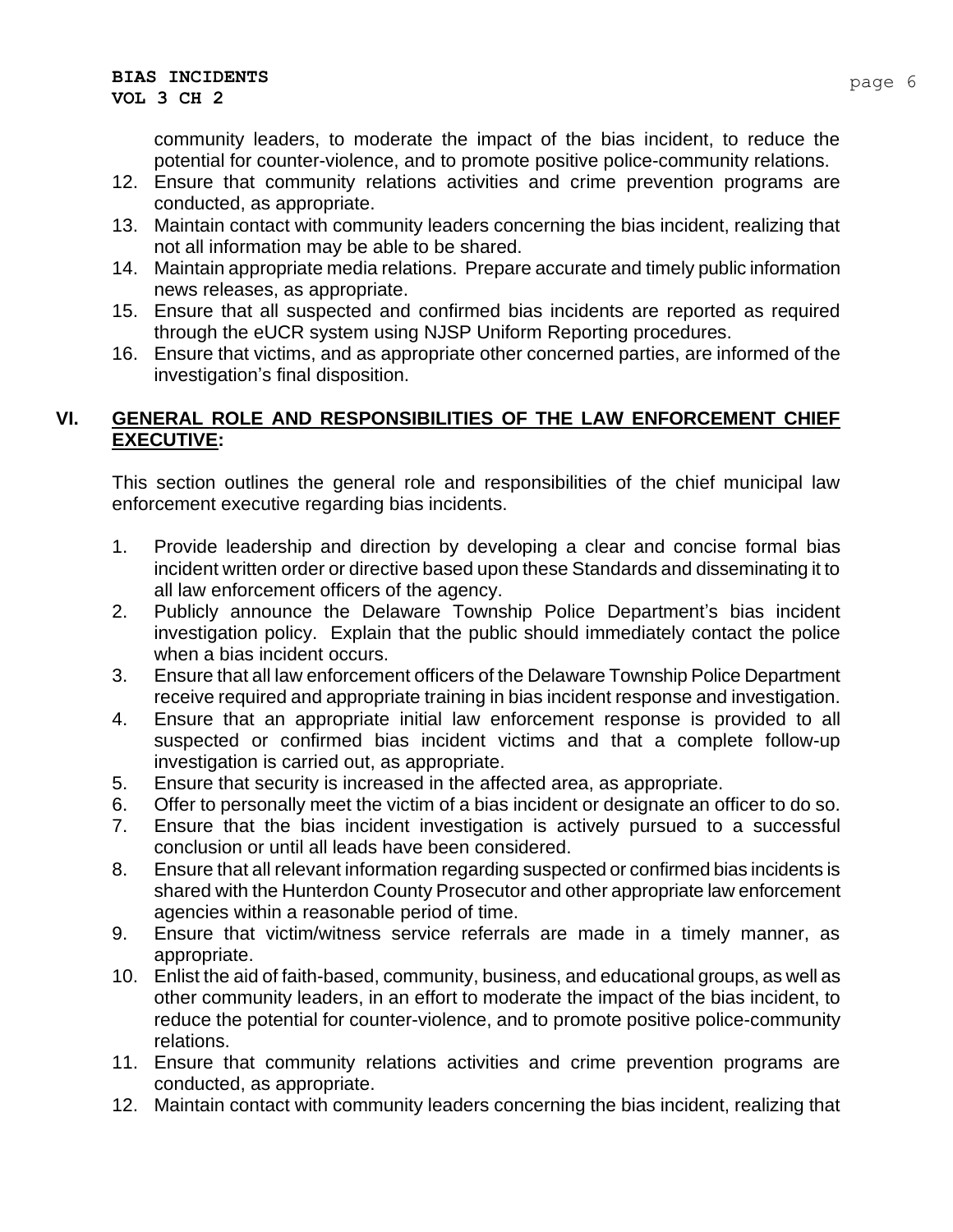not all information may be able to be shared.

- 13. Maintain appropriate media relations. Prepare accurate and timely public information news release, as appropriate.
- 14. Ensure that all suspected and confirmed bias incidents are reported as required through the eUCR system using NJSP Uniform Reporting procedures.
- 15. Ensure the victims, and as appropriate, other concerned parties, are informed of the final disposition of the investigation.

# **VII. INITIAL LAW ENFORCEMENT RESPONSE TO A BIAS INCIDENT**

This section outlines the initial law enforcement response to a reported bias incident and is designed to provide a practical approach to such a response and initial investigation of suspected or confirmed bias incidents.

Bias incidents may generate fear and concern among victims and the community. These incidents have the potential of recurring, escalating, and possibly causing counter-violence. Bias incidents thus require a thorough and comprehensive law enforcement response.

# **Responding Officer**

When the initial responding officer arrives on the scene and determines that the situation may involve a bias incident, he or she shall:

- 1. Apprehend the actor (if applicable) .
- 2. Provide assistance to the victim.
- 3. Protect the crime scene to prepare for the gathering of evidence.
- 4. Request that a law enforcement supervisor respond to the scene, as appropriate.
- 5. Conduct a standard preliminary investigation.
- 6. Obtain the names and addresses of all persons who witnessed or who are acquainted with the circumstances of the incident. All such persons should be questions in detail.
- 7. Prepare a standard police incident report. Document the basic facts and circumstances surround the incident to include the following:
	- a. Name, address, telephone numbers, and other information regarding the victim and witnesses.
	- b. Where incident occurred.
	- c. Person and/or property targeted.
	- d. How targeted.
	- e. Means of attack.
	- f. Time of incident.
	- g. Method of operation, trademark, or unusual characteristics of incident.
	- h. All other relevant information provided by the victim and witnesses.
- 8. Refer the victim and witnesses to the Hunterdon County Prosecutor's Office's Victim-Witness Advocacy Unit.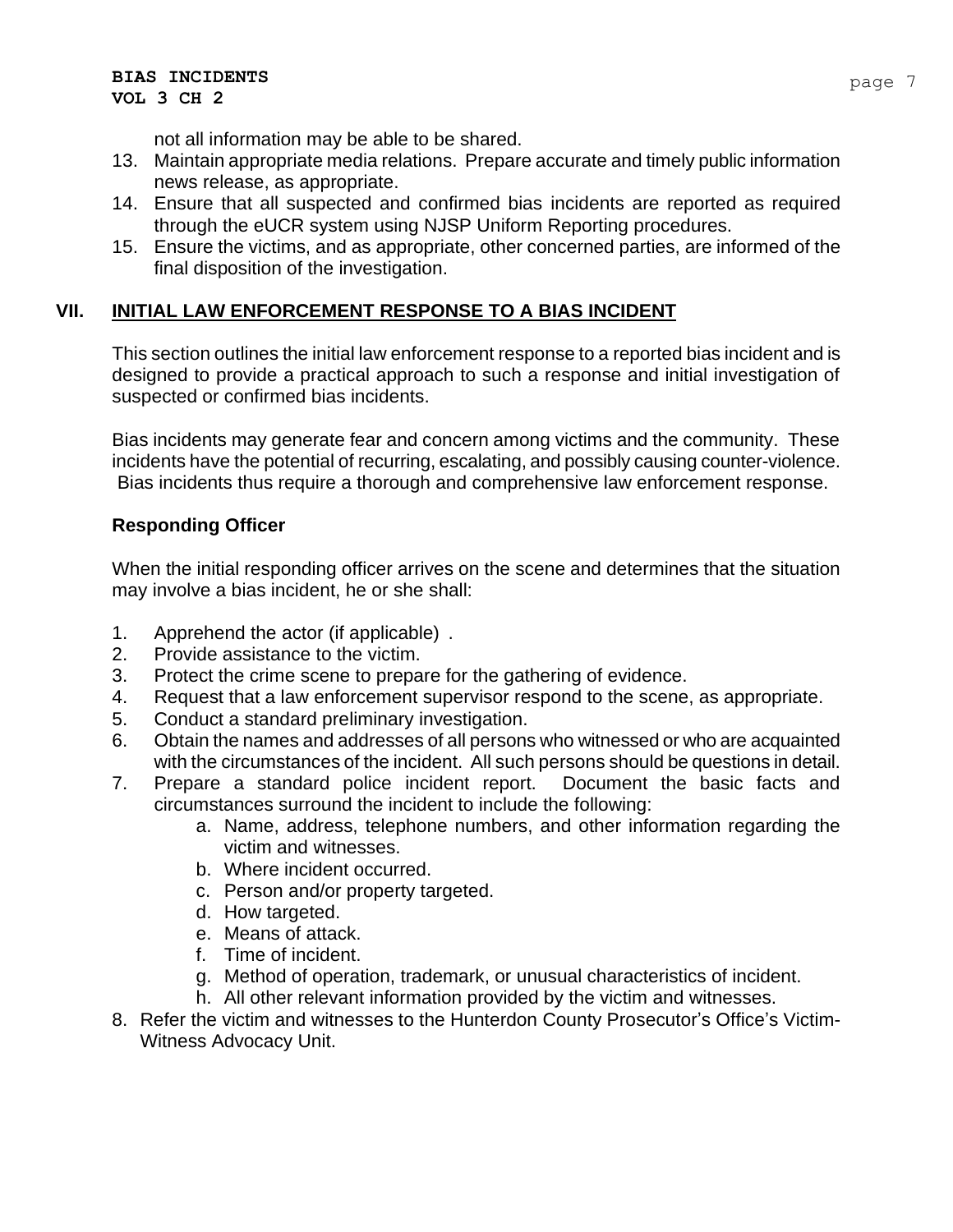#### **Law Enforcement Supervisor**

Upon arriving at the scene of a suspected or confirmed bias incident, the law enforcement supervisor shall:

- 1. Supervise the preliminary response and investigation.
- 2. Confer with the initial responding officer.
- 3. Assist in stabilizing the victim, as required.
- 4. Ensure that the crime scene is properly protected and preserved.
- 5. Take steps to ensure that the incident does not escalate.
- 6. Determine if additional personnel are required to provide complete public safety services.
- 7. Arrange for an immediate increase of patrols throughout the affected area as appropriate.
- 8. If the potential exists for further acts of violence or damage to property, arrange for officers to be assigned to the location of the incident in a fixed post position.
- 9. Attempt to verify if the occurrence is a confirmed bias incident following the guidelines for confirming bias incidents contained in this SOP. Verification assistance should be provided by other levels of command and/or additional investigative personnel, as required.
- 10. Request that investigative personnel respond to the scene if a bias incident is suspected or confirmed.
- 11. Notify headquarters and other levels of command regarding the facts and circumstances surround the incident.
- 12. Request that the next level of command respond to the scene, as appropriate.
- 13. Provide their agency's headquarters with updated factual information regarding the incident.
- 14. Ensure that the County Prosecutor's is notified of the incident.
- 15. Ensure that the necessary basic information is obtained to sustain a follow-up investigation
- 16. Ensure that all initial response reports are properly completed as soon as possible.

## **VIII. BIAS INCIDENT FOLLOW-UP INVESTIGATION**

This section outlines the follow-up investigation of a reported bias incident. This outline is designed to provide a practical approach to the continuing investigation of suspected or confirmed bias incidents.

Bias incident follow-up investigations should be conducted by trained detectives; however, officers who are not detectives may become involved in a typical investigation, particularly in smaller agencies.

Bias incident investigations shall be given the appropriate degree of priority treatment. Follow-up investigations and community relations activities shall be timely and comprehensive. The victim shall be kept informed of the investigation's progress.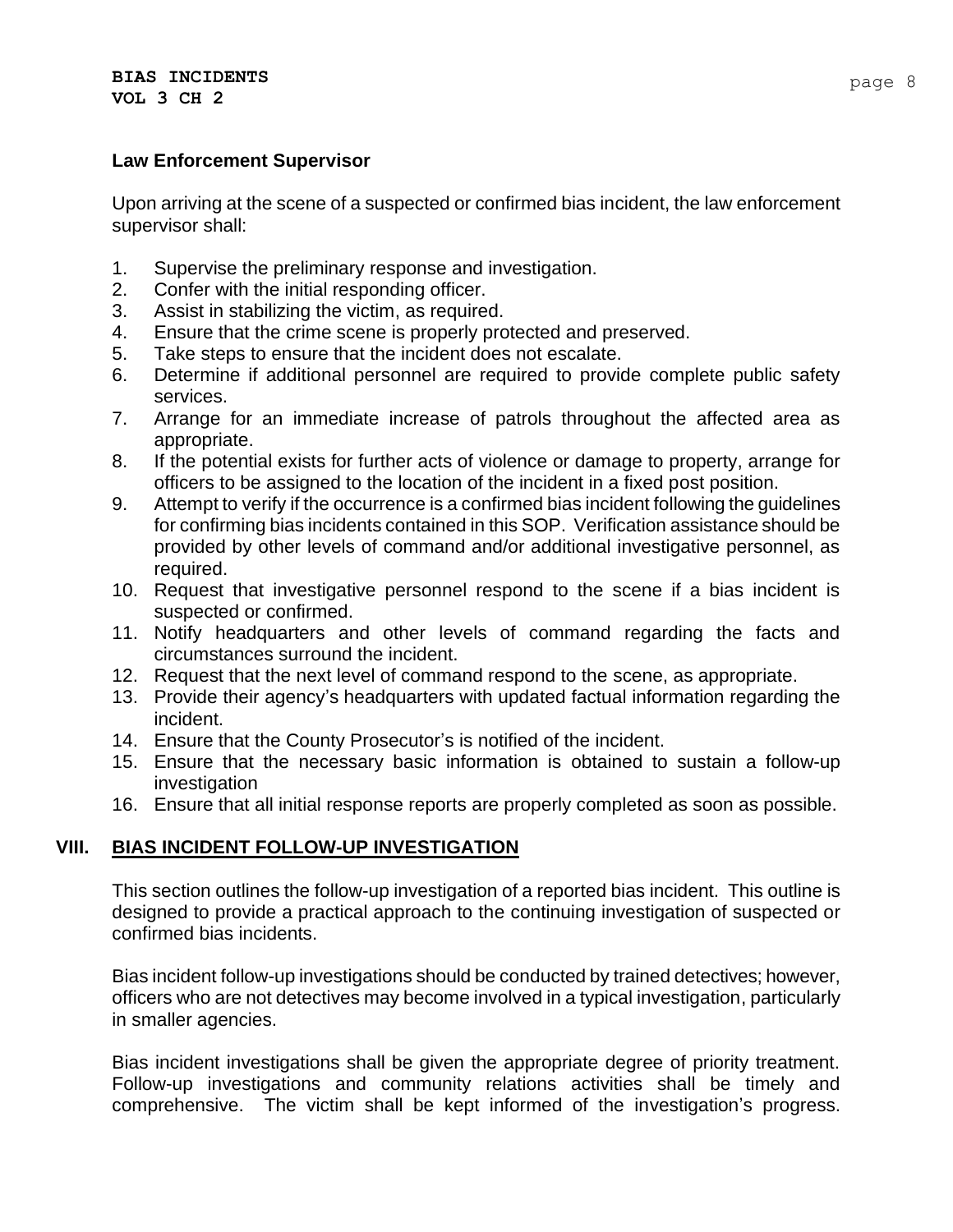#### **BIAS INCIDENTS VOL 3 CH 2**

Referrals to the appropriate support services shall be made, as required. Referrals shall also be made to the Division on Civil Rights, if appropriate. The work of the investigator may involve interacting with people with diverse backgrounds. The investigator must be able to show compassion and sensitivity toward the plight of the victim while gathering the evidence needed for prosecution.

Victims of bias incidents, like all victims of crime, experience emotional stress because of their victimization. This stress may be heightened by a perceived level of threat or personal violation due to the special nature of the bias incident.

Investigators assigned to handle bias incident cases should have a background in working sensitive cases. They should also have experience handling community relations. In any case where language barriers are an issue, if possible, investigators fluent in the particular language should be assigned to assist in the investigation.

Additionally, investigators should be generally familiar with various forms of bias incidents and organized hate groups operating within New Jersey. The Hunterdon County Prosecutor's Office, DCJ Bias Crimes Unit, and the Office of Homeland Security and Preparedness can provide information and assistance regarding organized hate groups operating within New Jersey.

## **Investigator Responsibilities**

Investigative personnel shall respond to the scene of a suspected or confirmed bias incident as directed by supervisory personnel.

When the Investigator arrives on the scene and determines that the situation may be a bias incident, he or she shall:

- 1. Assume control of the bias incident follow-up investigation.
- 2. Ensure that the scene of the bias incident is properly protected and preserved.
- 3. Conduct a thorough and comprehensive follow-up criminal investigation. Continue bias incident verification procedures following the guidelines for confirming bias incidents contained in this SOP, as necessary.
- 4. Ensure that the bias incident scene is properly documented and searched, and evidence is gathered for analysis as required. Documenting the crime scene should include taking samples of physical evidence, securing and transporting into custody related movable evidence, and photographing the crime scene, as appropriate.
- 5. Interview all victims and witnesses.
- 6. Canvass the community to identify other victims and witnesses. Conduct additional interviews, as necessary.
- 7. Determine the primary elements of the incident and obtain information necessary to complete the data elements of the Uniform Crime Supplementary Bias Incident Offense Report. Primary elements of the investigation include:
	- a. **Person(s) targeted** This includes the name, address, telephone number, personal background, and other details of the victim(s).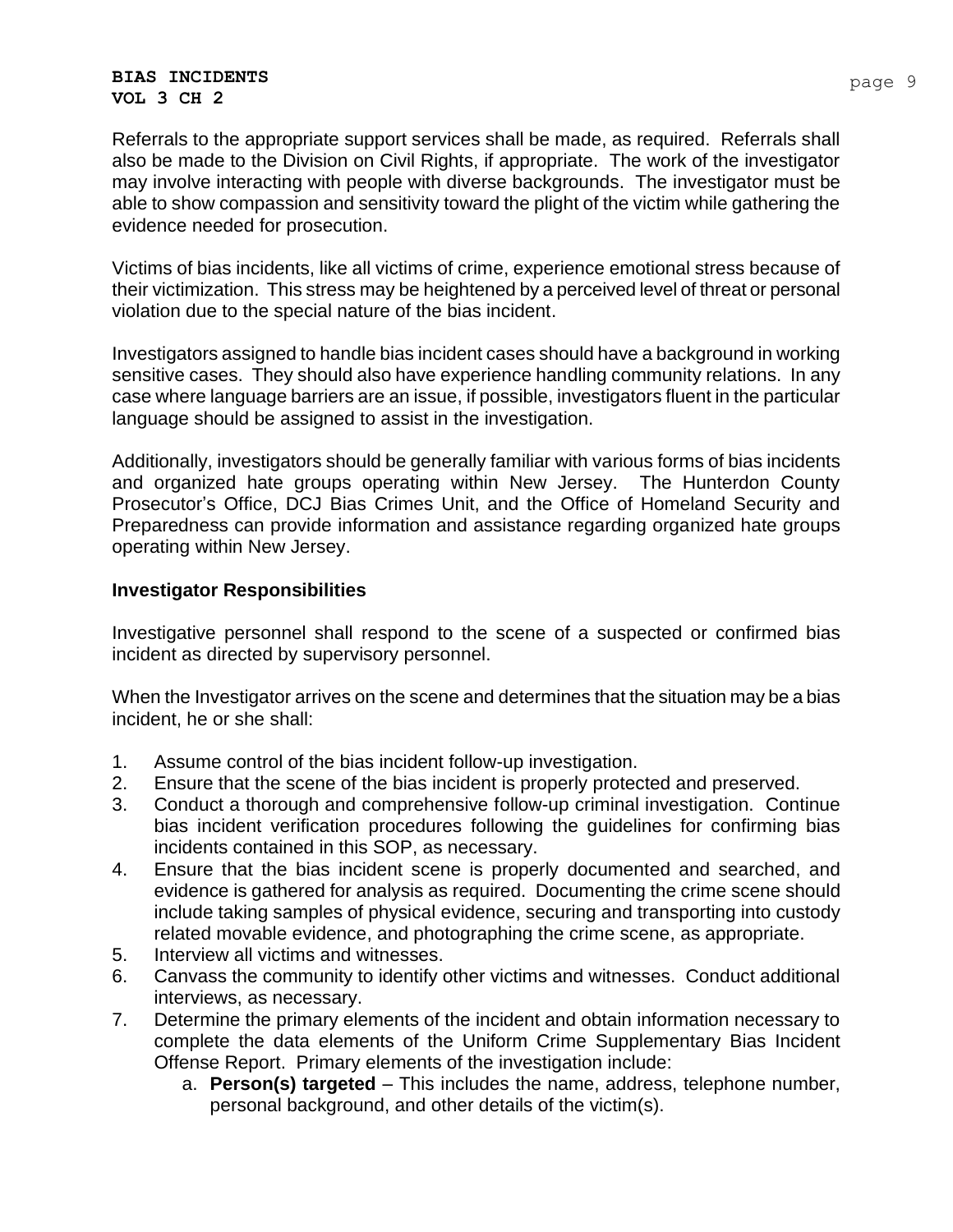- c. **How targeted** This includes the way in which the person or property was attacked or damaged (assaulted, put in fear of bodily violence by placing on public or private property a symbol, an object, a characterization, an appellation, or graffiti that exposes another to threats of violence, contempt, or hatred on the basis of race, color, creed, or religion, defacement or damage by placing a symbol, an object, a characterization, an appellation, or graffiti that exposes another to threat of violence, contempt, or hatred on the basis of race, color, religion, sexual orientation, or ethnicity).
- d. **Mean of attack** This includes the instrument, tool, device, or method by which the person or property was attacked or damaged.
- e. **Time and date** This includes both the time and date reported and the actual time and date the offense was committed.
- f. **Trademark** This includes the *modus operandi* (M.O.), or individual identifying characteristics, of the bias incident, which may serve to distinguish the offense from others committed in much the same fashion. This element is helpful in connecting a suspect with past incidents.
- g. If a series of bias incidents has occurred, these investigative elements will be crucial in developing an operating pattern and in identifying suspects. This investigative process will also assist in identifying participation of organized hate groups.
- 8. Conduct surveillance and other appropriate investigative activities to obtain additional evidence and to identify suspects.
- 9. Contact other appropriate law enforcement agencies for assistance, as required. Notify the Hunterdon County Prosecutor's Office as soon as possible, not to exceed 14 hours.
- 10. Work closely with the Hunterdon County Prosecutor to ensure that legally sufficient cases are presented for prosecution.
- 11. Assist the victim/witness in obtaining appropriate support services.
- 12. Prepare standard investigative reports documenting the bias incident investigation, as appropriate.
- 13. Ensure that all suspected and confirmed bias incidents are reported through the eUCR system.
- 14. Assist with community relations activities and crime prevention programs, as appropriate.

Investigators should ensure that all physical remains of the incidents are removed after crime scene processing is completed. If the remains cannot be physically carried away (example: paint on walls), the appropriate level of command should attempt to notify building or property owners of the need for complete removal as soon as possible after the crime scene has been fully processed.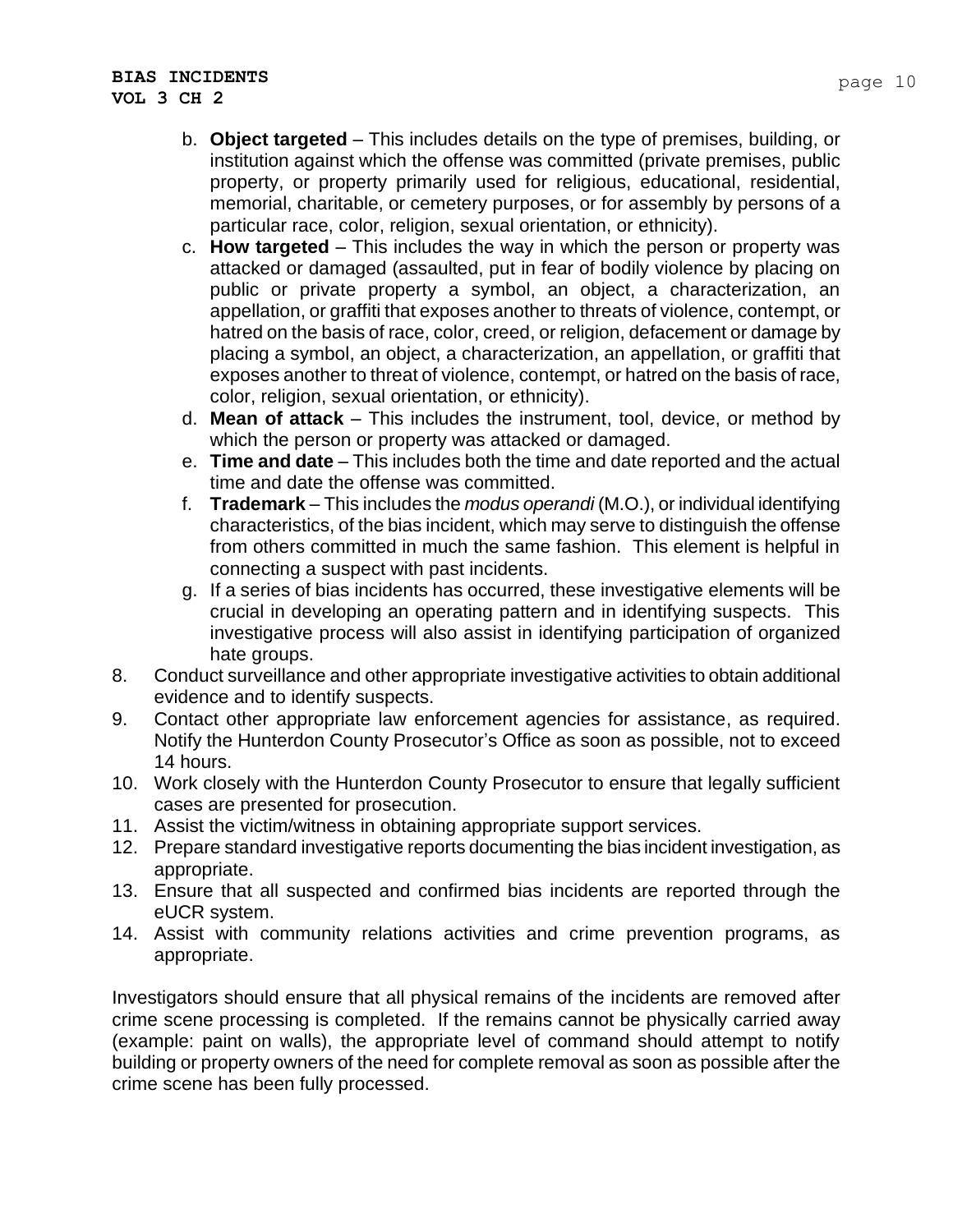Community leaders and organizations are important resources during any bias incident investigation. These resources can help to broaden the investigator's understanding of the incident. They can also help to convince reluctant victims and witnesses to cooperate with detectives and encourage more victims to report bias incidents.

Investigators shall be sensitive to the safety concerns of victims and witnesses and arrange for appropriate security measures to be implemented to protect persons and property.

## **IX. GUIDELINES FOR CONFIRMING BIAS INCIDENTS**

To assist law enforcement officers in confirming whether a suspected bias incident is motivated by bias, the following criteria shall be applied. These criteria are not all-inclusive. Common-sense judgment must also factor into the final determination.

#### *Motive*

- 1. The absence of any other apparent motive for the incident
- 2. Display of any bias symbols, words, graffiti, or other types of evidence.
- 3. Statements made by the suspects.
- 4. Statements made by the witnesses.
- 5. Prior history of similar incidents in the same area affecting the same victim or community group.
- 6. A common-sense review of the facts and circumstances surrounding the incident. Consider the totality of the circumstances.

When the above criteria are applied, it may be helpful to ask the following questions:

- 1. Is the victim from one racial, religious, or ethnic group and the suspect from another? **NOTE:** *The suspect and victim do not need to be from a different group or groups covered under the bias intimidation statute. The victim's or suspect's actual membership in a particular group is not an element of a bias intimidation offense. Also note that N.J.S.A. 2C:16-1h prohibits the defense of mistake.*
- 2. Did the incident occur solely because of a bias against the victim by the actor involving a status or class protected under N.J.S.A. 2C:16-1, or for other reasons?
- 3. Is the victim the only member of a particular protected class or status under N.J.S.A. 2C:16-1 in the neighborhood, or one of a few?
- 4. Did the victim recently move into the area?
- 5. Is the victim acquainted with neighbors and/or associated with local community groups?
- 6. What was the trademark (M.O.) of the actor? Is it similar to other documented bias incidents?
- 7. Has the victim experienced past or repeated incidents of a similar nature?
- 8. Is there a connection between the date of the incident and holidays, school activities, or other special public discussions or events?
- 9. Has there been prior or recent media coverage of similar incidents?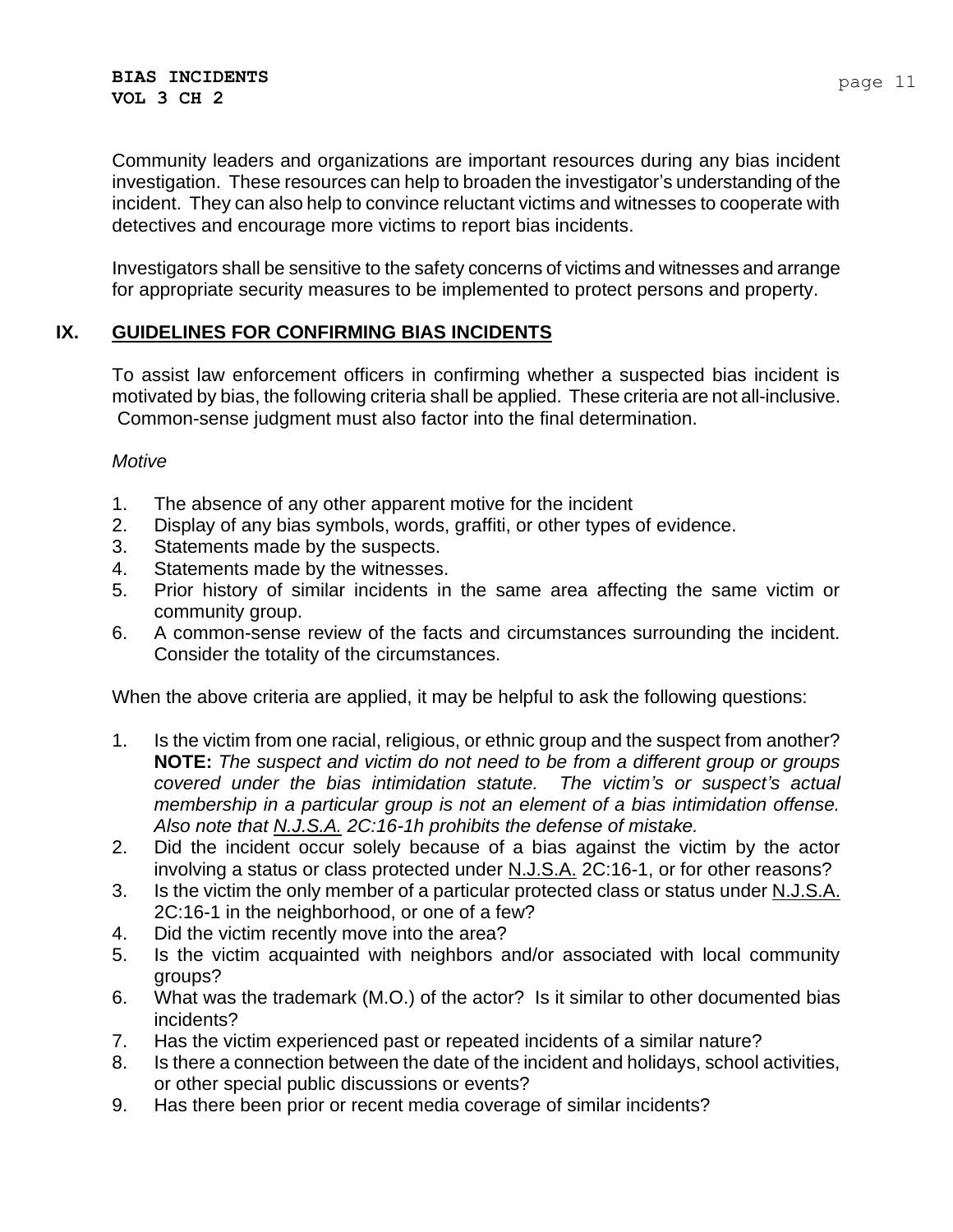- 10. Is there an ongoing neighborhood problem that may have contributed to the event?
- 11. Does the M.O. signify a "copycat" of other incidents?
- 12. Is an organized hate group indicated in the incidents?
	- a. Is hate literature involved? What type is it?
	- b. Is there any documented or suspected organized hate group activity in the area?
	- c. Was organized group involvement actually present or made to appear so?
- 13. Were the real intentions of the actor to commit a bias incident or were there other motives?
- 14. Does the actor have a true understanding of the impact of the bias incident on the victim?
- 15. Was the victim put in fear due to the incident?
- 16. Did the victim feel threatened due to the incident?

If after applying these criteria and asking the appropriate questions a suspected bias incident cannot be definitively determined to be any other type of incident or is a borderline case, it should be treated as a bias incident for continuing investigation purposes.

## **X. INTER-AGENCY COOPERATION**

The overall effectiveness of law enforcement agencies responding to bias incidents can be enhanced through policies promoting inter-agency law enforcement cooperation. The impact that such cooperation and training can have upon a bias incident can be much greater than that of a single agency.

#### *Division of Criminal Justice*

The Division of Criminal Justice, as part of the Department of Law and Public Safety and under the authority of the Attorney General, has the broad responsibility of overseeing the criminal justice process and the law enforcement function. This is accomplished through interaction with various levels of government to secure the benefits of a uniform and efficient enforcement of the criminal law and administration of criminal justice.

Located within DCJ is the Prosecutors Supervision and Training Bureau, which assists in coordinating anti-bias incident training. The Attorney General's Continuing Law Enforcement Affirmative Relations (CLEAR) Institute is a part of the Prosecutor's Supervision and Training Bureau.

Also within DCJ is the Bias Crimes Unit, which receives and reviews all notifications of bias incidents from local law enforcement agencies, county prosecutors' offices, and the NJSP. In certain cases, the Bias Crimes Unit may participate in investigating or prosecuting a bias incident. Tips from the public to the Attorney General's Bias Crimes Hotline or Bias Crimes Website are also reviewed by the Bias Crimes Unit. Those tips are either retained for investigation by the Bias Crimes Unit or referred to a local law enforcement agency for investigation, as appropriate.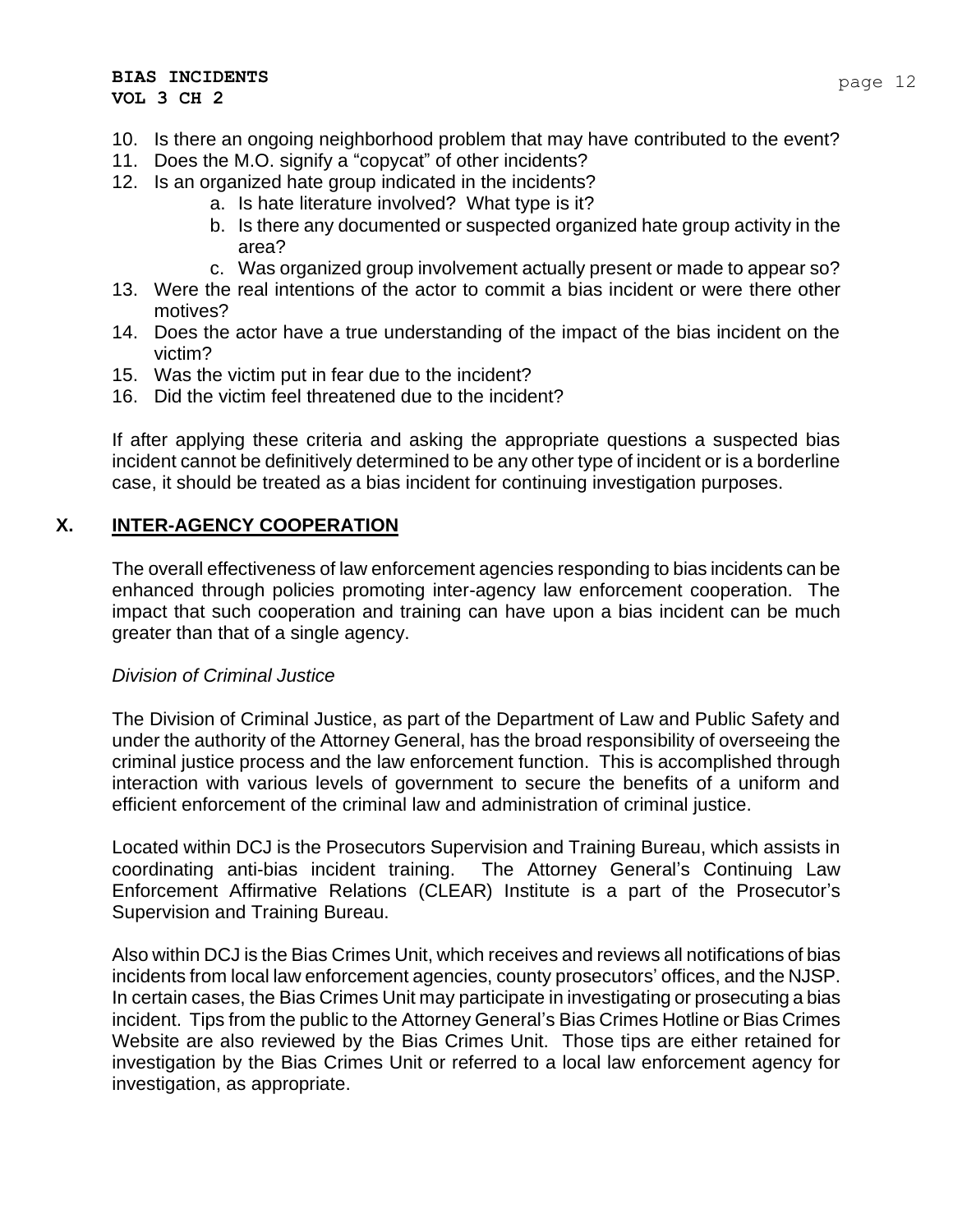## *The New Jersey Division of State Police*

In addition to actively investigating bias incidents and assisting other law enforcement agencies in investigating such incidents, the NJSP are responsible for collecting statistics on suspected and confirmed bias incidents. Effective January 1, 2019, the NJSP required all New Jersey law enforcement agencies to submit their UCR-required bias incident reports directly to the State's UCR Repository database. The data collected in these submissions is compiled and used to generate the annual Bias Incident Offense Report for New Jersey and is also submitted to the Federal Bureau of Investigation's (FBI) UCR unit to be included in the federal annual Hate Crime Report. The UCR Repository serves as the storage repository for the bias incident data submitted by New Jersey's police community.

#### *The New Jersey Office of Homeland Security and Preparedness*

To further facilitate inter-agency cooperation and a holistic view of current threats in New Jersey, the Office of Homeland Security and Preparedness (NJOHSP), along with the NJSP, DCJ, and all 21 County Prosecutors' Offices' bias crime officers, shall be notified of all suspected or confirmed bias incidents by an instant notification from the eUCR module within the New Jersey Infoshare system. At such time, each incident shall be reviewed by NJOHSP for a possible nexus to terrorism and, if appropriate, entered into the New Jersey Suspicious Activity Reporting System (NJSARS). Incidents that involve an organized extremist group or extremist ideology will be of particular interest for further investigation and inclusion by NJOHSP and the FBI. The eUCR module shall also be available to query within the Global Search feature of Infoshare, thus allowing for a single, federated query of various law enforcement systems throughout New Jersey.

#### *County Prosecutor's Office*

The Hunterdon County Prosecutor is the chief law enforcement officer of the county and is charged with the duty of faithfully enforcing the law by using all reasonable and lawful means to detect, arrest, indict, and convict offenders. The Hunterdon County Prosecutor's duties include providing county-wide law enforcement leadership and assisting and supplementing law enforcement agencies within his or her jurisdiction with personnel and investigative resources, as necessary.

The Hunterdon County Prosecutor's Office shall be notified of a suspected or confirmed bias incident as soon as possible, not to exceed 24 hours. The Hunterdon County Prosecutor's Office shall monitor the investigation of all suspected or confirmed bias incidents within its jurisdiction, as necessary.

Further, a law enforcement agency's chief law enforcement executive or designee shall contact the Hunterdon County Prosecutor's Office for legal advice and investigative assistance, as necessary.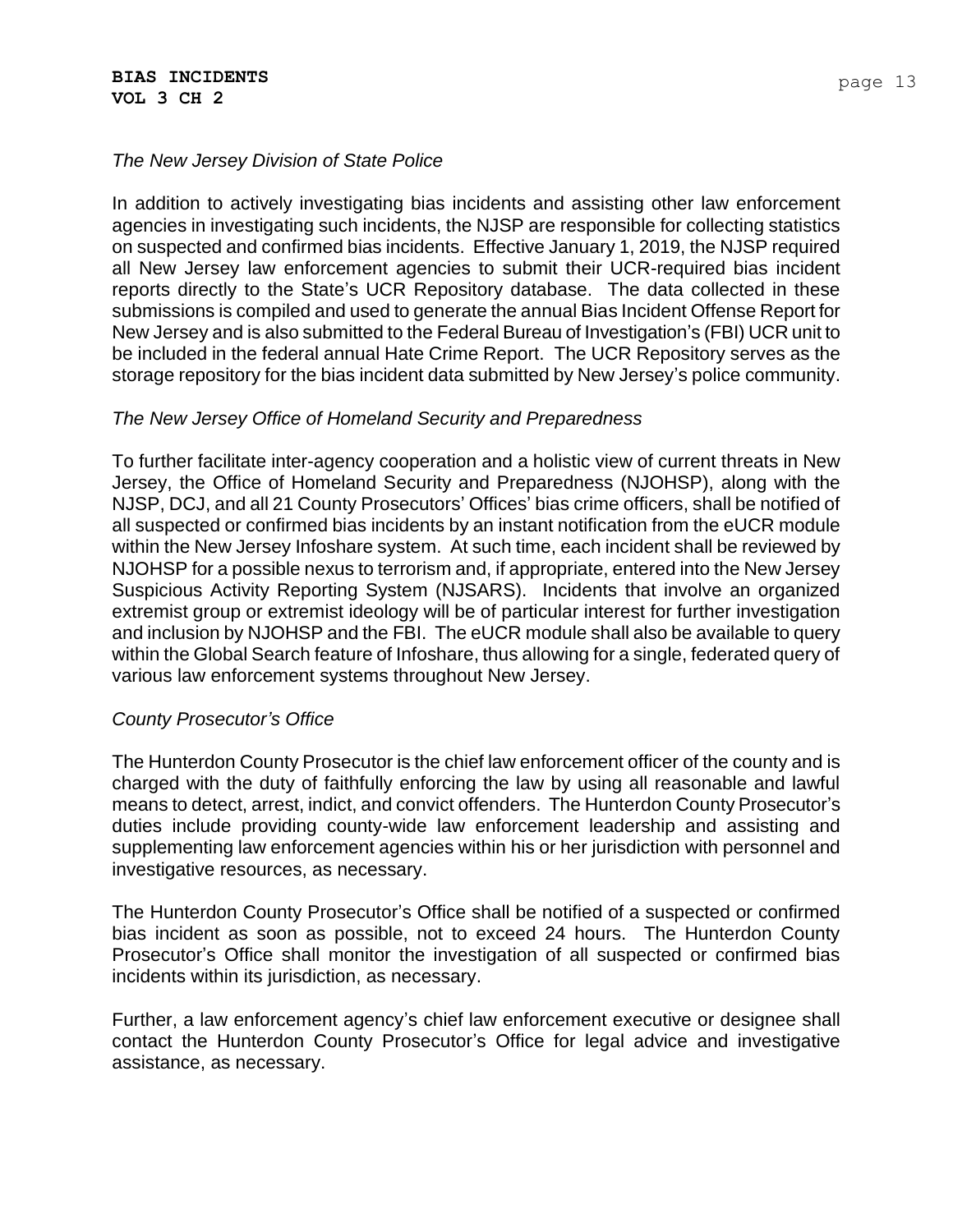The Division of Civil Rights (DCR), as part of the Department of Law and Public Safety, under the authority of the Attorney General, is responsible for enforcing New Jersey's Law Against Discrimination (LAD), N.J.S.A. 10:5-1 to -49.

Generally speaking, the LAD makes it unlawful to discriminate against or harass a person based on race, color, creed/religion, sex/gender, disability, sexual orientation, gender identity or expression, national origin, nationality, and ancestry. The LAD also prohibits discrimination and harassment based on age, pregnancy, breastfeeding, marital status, familial status, domestic partnership status, civil union status, and service in the U.S. armed forces.

DCR's jurisdiction is limited to addressing acts of bias, prejudice, discrimination, and harassment in:

- Employment
- Housing and real estate
- ⚫ Credit and contracting
- ⚫ Places of public accommodation, including schools, government buildings, restaurants, hotels, stores, hospitals, theaters, and other places open to the public.

Where it appears that there may have been discrimination or harassment based on any of the characteristics listed above, DCR has jurisdiction to accept complaints from individuals and to investigate those complaints. Individuals need not be represented by an attorney to file a complaint with DCR; they simply must file a complaint within 180 days of the most recent act of discrimination or harassment.

DCR can also open its own investigation into discrimination or harassment without an individual filing a complaint. This is called a Director-Initiated Investigation.

Where DCR's investigation shows probable cause to believe prohibited discrimination or harassment has occurred, DCR will prosecute the violation either in the Office of Administrative Law or in court. If after an administrative hearing the DCR Director finds that the LAD has been violated, he or she has the power to order appropriate remedies, including money damages to the victim, injunctive relief, changes in policies, anti-bias or anti-discrimination training, and statutory penalties.

In some cases, a bias incident may also constitute a violation of the LAD. When a law enforcement agency is confronted with a suspected or confirmed violation of New Jersey's Law Against Discrimination, the victim shall be informed of the Division on Civil Rights' jurisdiction and referred to the Division, if appropriate, and the Division on Civil Rights shall be contacted.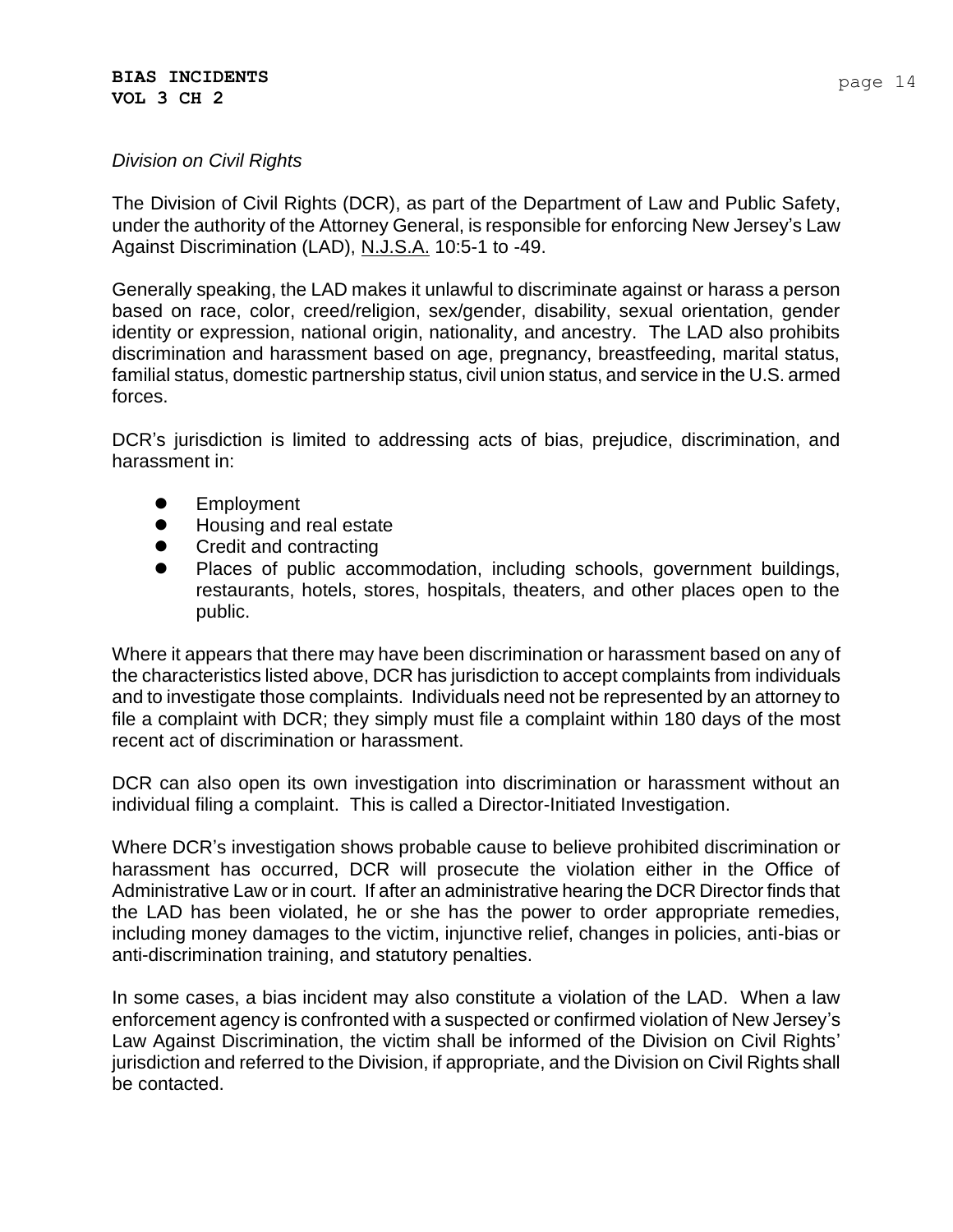#### *Division on Civil Rights Inter-Agency Services*

The Division on Civil Rights can provide the following services to law enforcement agencies upon request:

- ⚫ Education and training relating to acts of bias, prejudice, discrimination, and harassment.
- Literature, publications, and exhibits relating to acts of bias, prejudice, discrimination, and harassment.
- ⚫ Model policies to address discrimination and harassment.

Many of these services are available in a bilingual format.

The Division of Civil Rights can also send staff members to participate in community events hosted by law enforcement agencies to address bias incidents in the community.

*Division on Civil Rights Branch Offices*

*Northern Regional Office/Newark*

973.648.2700 P.O. Box 46001 31 Clinton Street, 3rd Floor Newark, NJ 07102

*Central Regional Office/Trenton*

609.292.4605 P.O. Box 89 140 East Front Street, 6<sup>th</sup> Floor Trenton, NJ 08625-0089

*Southern Regional Office/Cherry Hill*

856.486.4080 5 Executive Campus, Suite 107 Cherry Hill, NJ 08002

*South Shore Regional Office/Atlantic City*

609.441.3100 1325 Boardwalk, 1<sup>st</sup> Floor Tennessee Ave & Boardwalk Atlantic City, NJ 08401